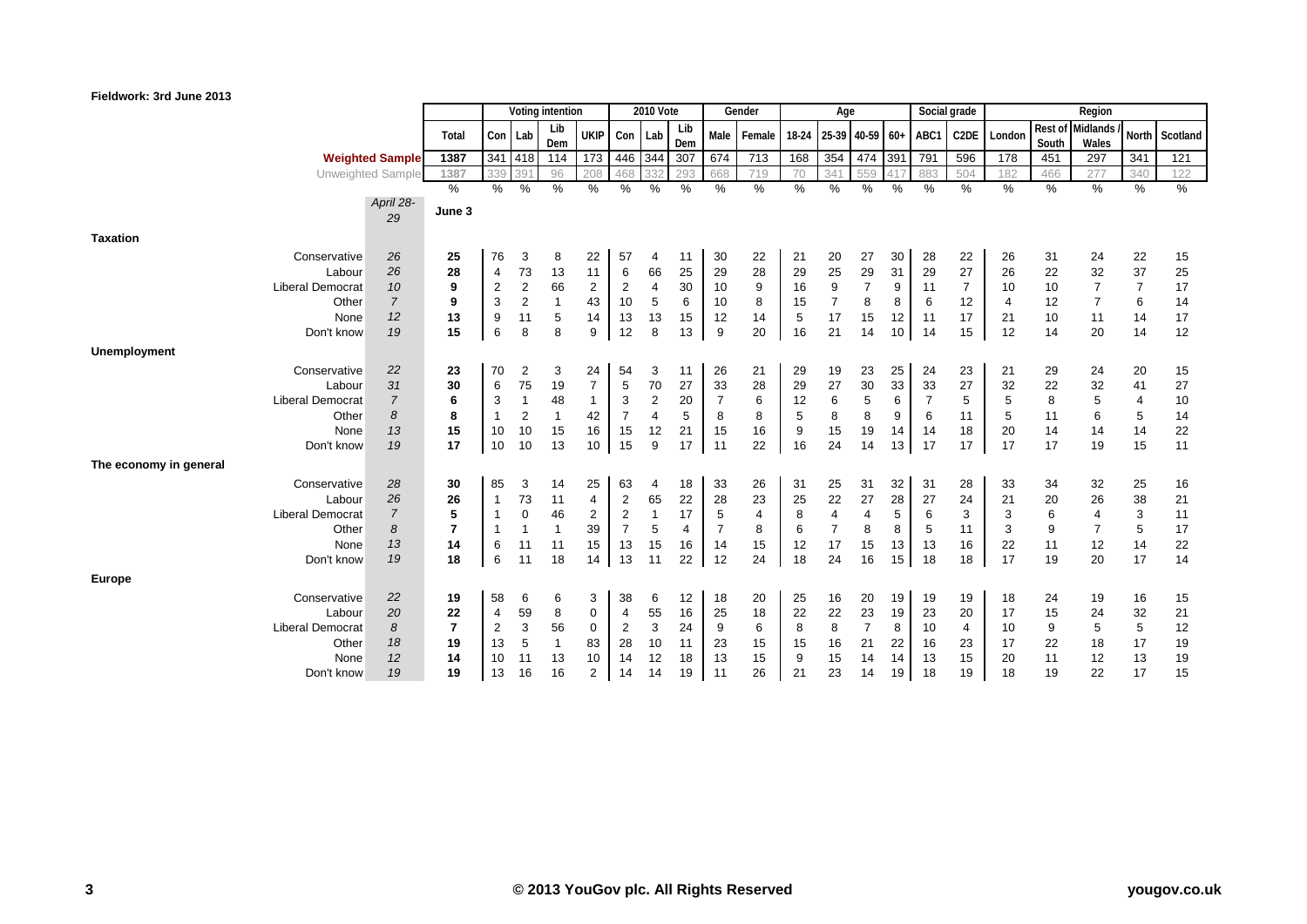## **Fieldwork: 3rd June 2013**

|                                                                                                                                   |                 | Voting intention |                |               |                |                | 2010 Vote      |                |                | Gender         | Age            |               |                |                |      | Social grade | Region            |                |                  |                   |                |                |
|-----------------------------------------------------------------------------------------------------------------------------------|-----------------|------------------|----------------|---------------|----------------|----------------|----------------|----------------|----------------|----------------|----------------|---------------|----------------|----------------|------|--------------|-------------------|----------------|------------------|-------------------|----------------|----------------|
|                                                                                                                                   |                 | Total            | Con            | Lab           | Lib<br>Dem     | <b>UKIP</b>    | Con            | Lab            | Lib<br>Dem     | Male I         | Female         | 18-24         | 25-39          | $40-59$ 60+    |      | ABC1         | C <sub>2</sub> DE | London         | Rest of<br>South | Midlands<br>Wales |                | North Scotland |
| <b>Weighted Sample</b>                                                                                                            |                 | 1387             |                | 341 418       | 114            | 173            | 446            | 344            | 307            | 674            | 713            | 168           | 354            | 474 391        |      | 791          | 596               | 178            | 451              | 297               | 341            | 121            |
| Unweighted Sample                                                                                                                 |                 | 1387             | 339            | 391           | 96             | 208            | 468            | 332            | 293            | 668            | 719            | 70            | 341            | 559            |      | 883          | 504               | 182            | 466              | 277               | 340            | 122            |
|                                                                                                                                   |                 | $\frac{0}{0}$    | $\%$           | $\frac{0}{0}$ | $\%$           | $\%$           | $\%$           | $\%$           | $\%$           | $\%$           | $\%$           | $\frac{0}{0}$ | $\%$           | %              | $\%$ | $\%$         | $\%$              | $\%$           | $\%$             | $\%$              | $\%$           | $\frac{9}{6}$  |
|                                                                                                                                   | April 28-<br>29 | June 3           |                |               |                |                |                |                |                |                |                |               |                |                |      |              |                   |                |                  |                   |                |                |
| Thinking about Prime Minister David Cameron,                                                                                      |                 |                  |                |               |                |                |                |                |                |                |                |               |                |                |      |              |                   |                |                  |                   |                |                |
| which of the following qualities do you think he                                                                                  |                 |                  |                |               |                |                |                |                |                |                |                |               |                |                |      |              |                   |                |                  |                   |                |                |
| has? Please tick all that apply.                                                                                                  |                 |                  |                |               |                |                |                |                |                |                |                |               |                |                |      |              |                   |                |                  |                   |                |                |
| Sticks to what he believes in                                                                                                     | 25              | 21               | 43             | 11            | 21             | 13             | 33             | 11             | 18             | 22             | 20             | 18            | 22             | 21             | 20   | 24           | 16                | 17             | 23               | 20                | 22             | 12             |
| Charismatic                                                                                                                       | 18              | 18               | 38             | 9             | 20             | 15             | 27             | $\overline{7}$ | 17             | 18             | 18             | 27            | 20             | 17             | 13   | 19           | 16                | 22             | 25               | 12                | 15             | 10             |
| Decisive                                                                                                                          | 15              | 15               | 34             | 8             | 19             | $\overline{7}$ | 26             | 6              | 13             | 14             | 16             | 17            | 20             | 14             | 12   | 16           | 15                | 12             | 17               | 13                | 17             | 11             |
| Honest                                                                                                                            | 14              | 14               | 40             | 2             | 16             | 8              | 29             | 3              | 10             | 15             | 13             | 10            | 12             | 13             | 19   | 16           | 11                | 14             | 17               | 13                | 13             | $\overline{7}$ |
| A natural leader                                                                                                                  | 14              | 13               | 33             | 5             | 10             | 6              | 23             | $\overline{4}$ | 12             | 14             | 13             | 17            | 15             | 13             | 10   | 13           | 13                | 14             | 16               | 13                | 11             | 8              |
| Good in a crisis                                                                                                                  | 13              | 13               | 35             | 4             | 18             | 6              | 23             | 3              | 12             | 13             | 13             | 15            | 11             | 11             | 15   | 15           | 10                | 11             | 18               | 12                | 10             | 5              |
| Strong                                                                                                                            | 15              | 13               | 36             | 5             | 10             | 6              | 24             | 5              | 9              | 13             | 14             | 13            | 17             | 12             | 12   | 15           | 11                | 14             | 15               | 14                | 12             | 8              |
| In touch with the concerns of ordinary people                                                                                     | $\overline{7}$  | 5                | 14             | 0             | 14             | $\overline{2}$ | 11             | $\mathbf{1}$   | $\overline{4}$ | $\overline{4}$ | 6              | 8             | 4              | 4              | 6    | 6            | 4                 | 3              | $\overline{7}$   | 6                 | $\overline{c}$ | 9              |
| None of these                                                                                                                     | 45              | 46               | 12             | 66            | 35             | 62             | 29             | 69             | 46             | 48             | 44             | 29            | 38             | 51             | 55   | 44           | 49                | 46             | 39               | 50                | 48             | 57             |
| Don't know                                                                                                                        | $\overline{7}$  | $\overline{7}$   | 3              | 6             | $\overline{a}$ | $\overline{2}$ | 5              | 6              | 5              | 5              | 9              | 9             | 12             | 6              | 3    | 6            | 8                 | 5              | 6                | 8                 | 8              | 8              |
|                                                                                                                                   | April 28-<br>29 | June 3           |                |               |                |                |                |                |                |                |                |               |                |                |      |              |                   |                |                  |                   |                |                |
| Thinking about Labour leader Ed Miliband,<br>which of the following qualities do you think he<br>has? Please tick all that apply. |                 |                  |                |               |                |                |                |                |                |                |                |               |                |                |      |              |                   |                |                  |                   |                |                |
| In touch with the concerns of ordinary people                                                                                     | 26              | 22               | 8              | 50            | 12             | 9              | 6              | 47             | 23             | 20             | 24             | 24            | 17             | 21             | 27   | 22           | 21                | 22             | 18               | 19                | 30             | 22             |
| Honest                                                                                                                            | 19              | 18               | 5              | 38            | 23             | 3              | 5              | 35             | 24             | 19             | 17             | 16            | 14             | 18             | 22   | 21           | 14                | 16             | 14               | 15                | 25             | 19             |
| Sticks to what he believes in                                                                                                     | 19              | 16               | $\overline{7}$ | 38            | 9              | 6              | 5              | 36             | 16             | 14             | 18             | 12            | 13             | 18             | 20   | 18           | 15                | 17             | 10               | 20                | 21             | 18             |
| Decisive                                                                                                                          | 10              | 8                | 3              | 18            | 6              | 3              | $\overline{2}$ | 18             | 10             | 9              | 8              | 13            | 5              | 8              | 8    | 8            | 8                 | $\overline{4}$ | $\overline{7}$   | 9                 | 11             | $\overline{7}$ |
| Strong                                                                                                                            | 6               | $\overline{7}$   | 3              | 17            | $\overline{2}$ | $\overline{c}$ | $\overline{2}$ | 16             | 6              | 6              | 8              | 10            | 6              | $\overline{7}$ | 7    | 7            | $\overline{7}$    | 5              | 5                | 9                 | 10             | 6              |
| Charismatic                                                                                                                       | 6               | 6                | 2              | 13            | 11             | $\mathbf{1}$   | $\overline{1}$ | 12             | 8              | $\overline{7}$ | 5              | 14            | $\overline{4}$ | $\overline{4}$ | 6    | 6            | $\overline{7}$    | 5              | 6                | 8                 | 6              | $\overline{2}$ |
| Good in a crisis                                                                                                                  | $\overline{4}$  | 5                | $\overline{2}$ | 14            | $\mathbf 0$    | 0              | $\overline{2}$ | 13             | 2              | 5              | 5              | 9             | 5              | 4              | 5    | 5            | 5                 | 6              | 1                | 8                 | 8              | 3              |
| A natural leader                                                                                                                  | 6               | $\overline{4}$   |                | 10            | 3              | $\mathbf{1}$   | $\mathbf 0$    | 11             | 2              | 3              | $\overline{4}$ | 8             | $\overline{c}$ | 3              | 4    | 3            | $\overline{4}$    | $\overline{2}$ | $\mathbf 1$      | $\overline{4}$    | 6              | 6              |
| None of these                                                                                                                     | 46              | 51               | 69             | 23            | 47             | 81             | 74             | 28             | 46             | 54             | 48             | 37            | 52             | 54             | 53   | 51           | 52                | 54             | 57               | 50                | 44             | 48             |
| Don't know                                                                                                                        | 13              | 13               | 11             | 10            | 11             | 5              | 12             | 10             | 12             | 11             | 15             | 15            | 19             | 12             | 8    | 11           | 15                | 12             | 13               | 15                | 13             | 12             |